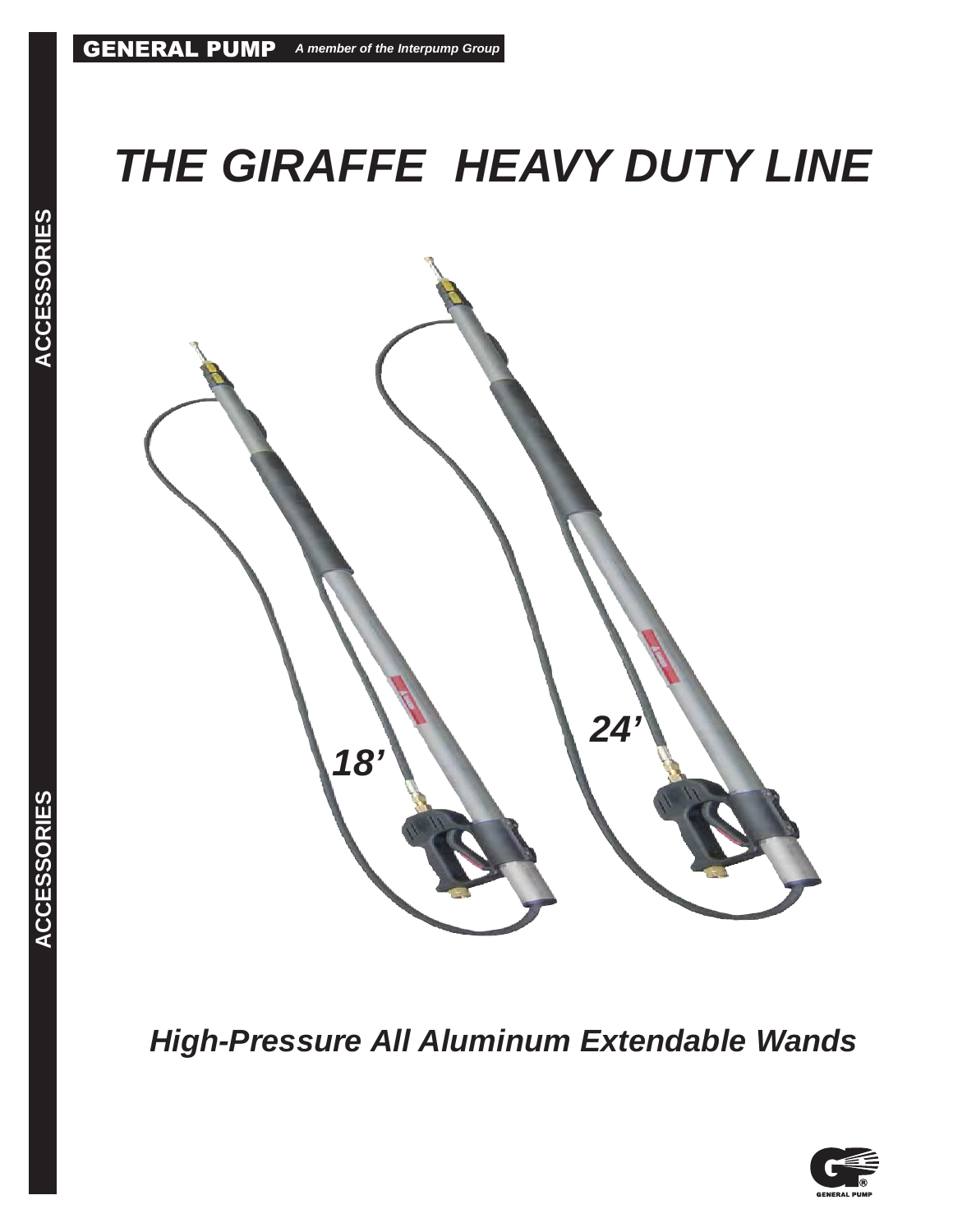**Thank you** for purchasing a Giraffe Heavy Duty extension wand from **General Pump**. With proper care your new Giraffe Heavy Duty extension wand will give you years of reliable service.

# **Your safety is important to us.**

Please read and make sure you understand all of the safety warnings

and precautions prior to using your Giraffe Heavy Duty extension wand.

If you have any questions regarding the safe operation of your Giraffe Heavy Duty

extension wand please contact our Technical Support Team at 1-888-474-5487

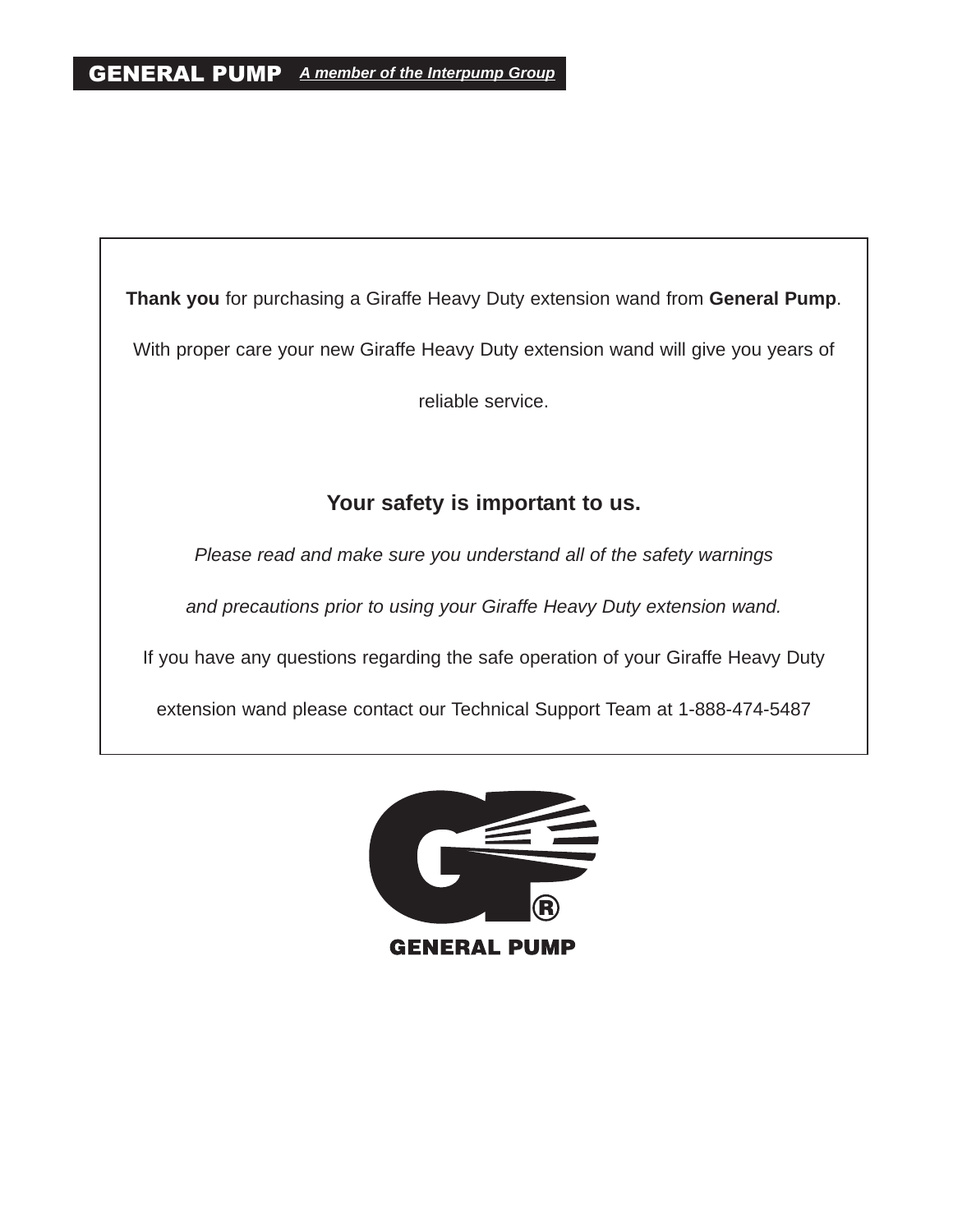# GENERAL PUMP **A member of the Interpump Group**

#### **SPECIFICATIONS\***

| <b>Wand Model</b>                | <b>DLTG18HDA</b>   | <b>DLTG24HDA</b>   |  |
|----------------------------------|--------------------|--------------------|--|
| <b>Maximum Volume</b>            | 10.5 GPM           |                    |  |
| <b>Maximum Gun Pressure</b>      | 4000 PSI           |                    |  |
| <b>Maximum Fluid Temperature</b> | $195^{\circ}$ F    |                    |  |
| <b>Shipping Weight</b>           | $15.3$ lb.         | $20.6$ lb.         |  |
| <b>Dimensions - Retracted</b>    | $6.8" \times 6'5"$ | $6.8" \times 8'5"$ |  |

## **SAFETY WARNINGS AND PRECAUTIONS**



# **THE USER OF THIS ACCESSORY IS RESPONSIBLE FOR READING, UNDERSTANDING, AND FOLLOWING ALL WARNINGS AND PRECAUTIONS PRIOR TO OPERATION.**

# **FAILURE TO FOLLOW ALL WARNINGS AND PRECAUTIONS MAY RESULT IN PROPERTY DAMAGE, SERIOUS PERSONAL INJURY, OR DEATH.**

- **NEVER** use near power lines.
- **NEVER** extend or retract wand while spraying or while under pressure. Stop the equipment and relieve pressure before making any adjustments to the wand.
- **NEVER** change nozzles or accessories while under pressure. Stop the equipment and relieve pressure before making any changes.
- **NEVER** use while on ladders or scaffolding.
- **NEVER** use with unapproved accessories.
- **NEVER** exceed rated pressure or volume.
- **NEVER** use high-pressure to clean persons or animals.
- **NEVER** remove or alter warning labels or identification tags.
- **NEVER** use wand if damaged.
- **ALWAYS** read, understand, and follow operation instructions.
- **ALWAYS** make certain area is clear of obstructions or hazards.
- **ALWAYS** maintain proper balance and control of extension wand.

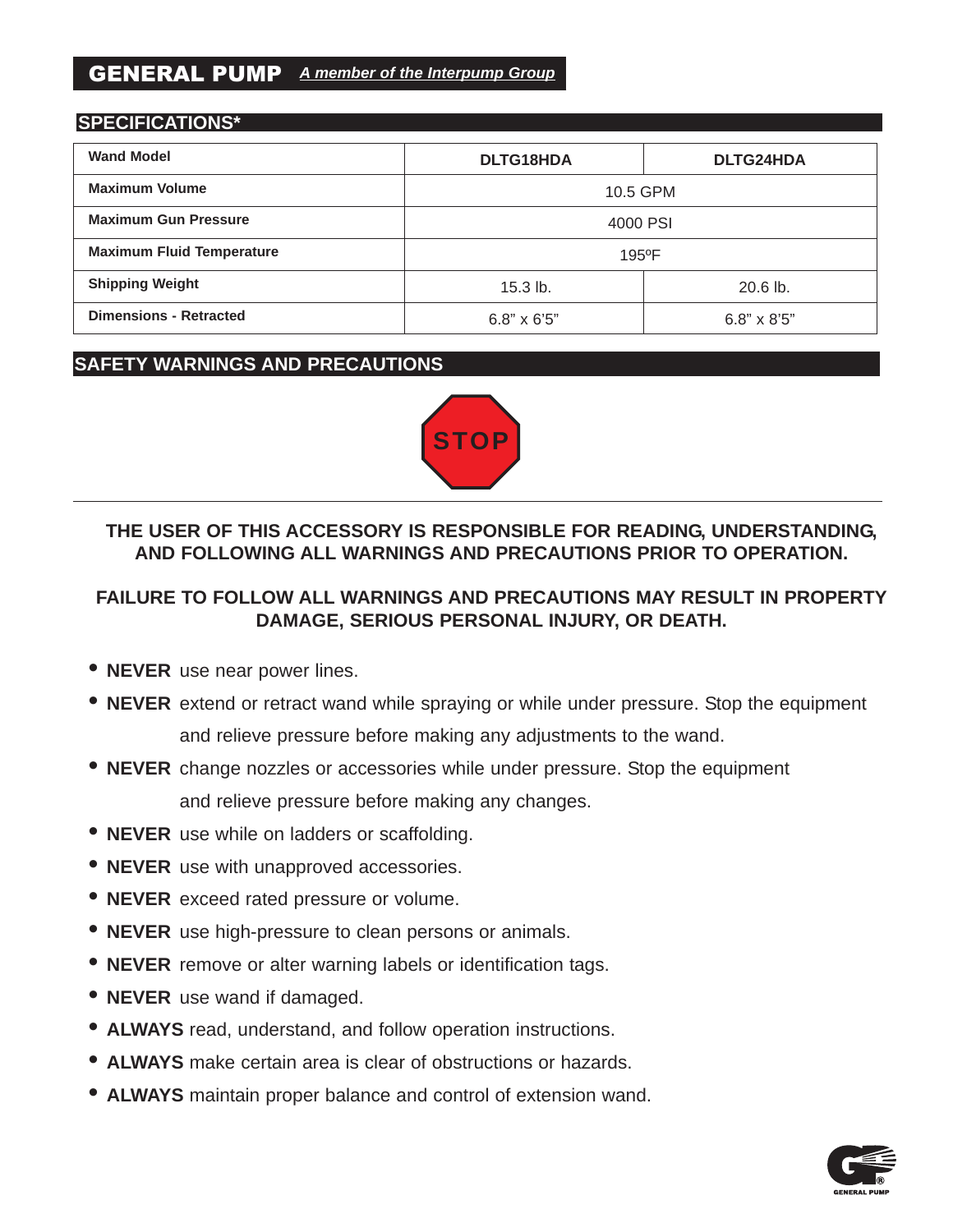## **SAFETY WARNINGS AND PRECAUTIONS**

This label appears on the extension wand. **Do not remove or deface.** 

If the label becomes damaged or unreadable please call for a no charge replacement.

| <b>A DANGER</b><br><b>PELIGRO</b><br><b>DANGER</b>                                                                                                                                                                                                                                                                                                                                                     |
|--------------------------------------------------------------------------------------------------------------------------------------------------------------------------------------------------------------------------------------------------------------------------------------------------------------------------------------------------------------------------------------------------------|
| <b>ELECTRIC SHOCK HAZARD</b><br>Do not use on or near electrical wiring of any kind.<br>Keep at least 10 feet (3 meters away from power lines.<br>Do not touch or aim spray at electrical wiring of any kind.<br>Do not operate from ladders or elevating devices on any kind.<br>Operator must maintain both feet on solid ground.                                                                    |
| <b>DANGER DE DÉCHARGE ÉLÉCTRIQUE</b><br>Ne pas utiliser sur ou près de l'installation éléctrique électrique de genre.<br>Garder au bail 3 mètres loin des lignes à haute tension.<br>Pas la touche ou le dessein vaporisent à l'installation éléctrique de genre.<br>Ne pas fonctionner des échelles ou élever les appareils de genre.<br>L'opérateur doit maintenir les deux pieds sur le sol solide. |
| PELIGRO ELÉCTRICO DE GOLPE<br>No utilice en ni cerca de alambrado eléctrico de cualquier tipo.<br>Mantenga por lo menos 3 metros lejos de líneas de fuerza.<br>No toque ni apunte el rocío en alambrado eléctrico de cualquier tipo.<br>No opere de escaleras ni elevar dispositivos de cualquier tipo.<br>El operario debe mantener ambos pies en el suelo sólido.                                    |

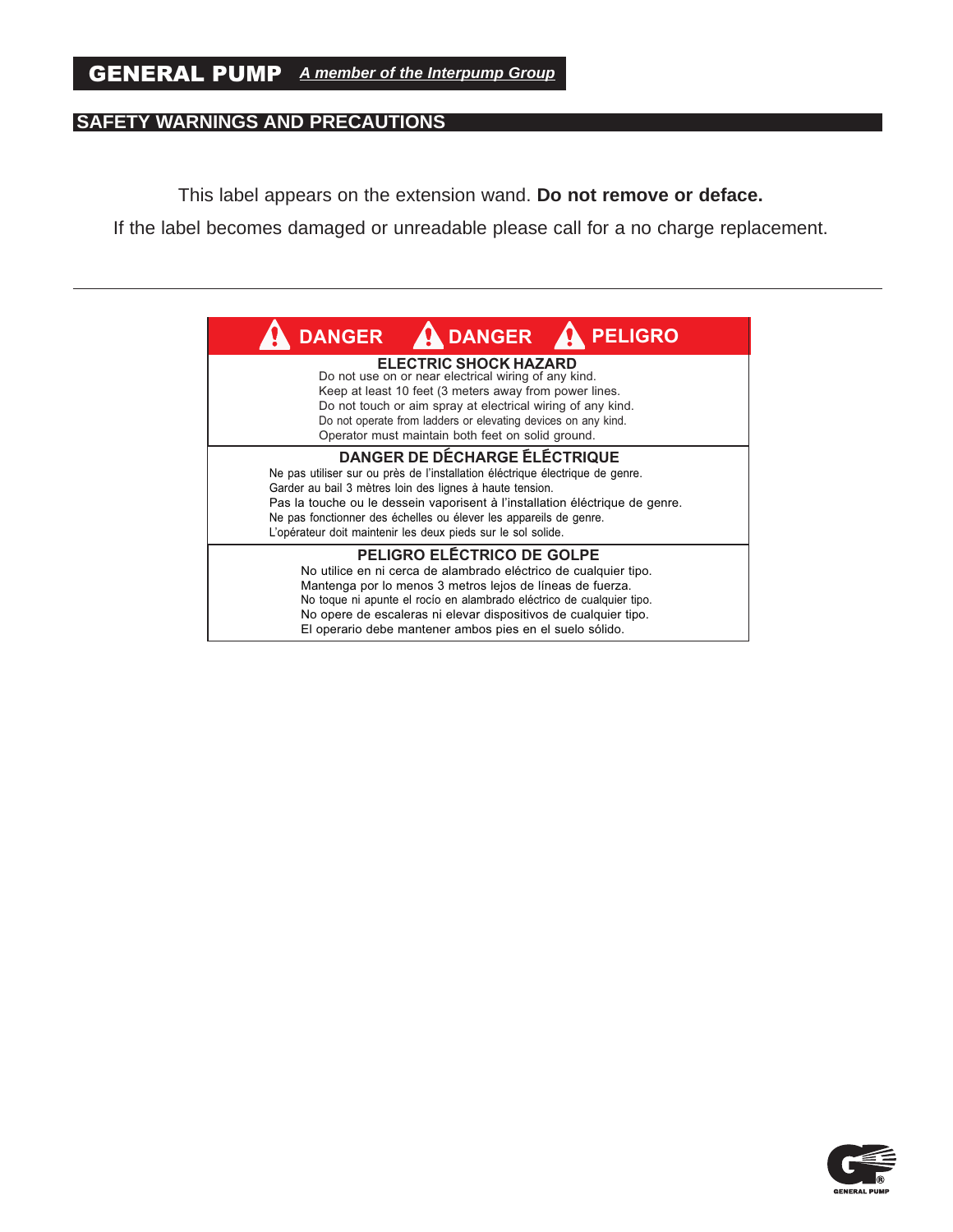#### **ASSEMBLY**

To protect the coupler and lance during shipping these parts are shipped strapped to the extension pole.

All Giraffe wands require some final assembly.

To complete the assembly:

- 1. Using thread sealant, connect the hose to the brass adapter.
- 2. Remove the two screws from the brass adapter and slide the brass adapter into the aluminum wand. Be sure the angle of the lance bends away from the location of the gun on the wand.
- 3. Tighten the two screws into the brass adapter.

THE EXTENSION WAND IS NOW READY FOR USE.

#### **OPERATION INSTRUCTIONS**

**Read, understand, and follow ALL safety guidelines and operation instructions prior to use.**

#### **To use your Giraffe HD extension wand:**

Connect the outlet of your pressure washer to the inlet port of the trigger gun of the Giraffe HD extension wand using appropriate quick couplers or fittings rated to handle high pressure.

Do **NOT** bypass, disable, or remove the trigger gun.

The Giraffe HD extension wand may be used fully retracted or fully extended or at any detent in between. Caution must be used when the wand is extended as the reaction force of the nozzle spraying will cause the wand to flex. Make absolutely certain that there are no power lines or sources of electrical power within 10 feet of the lance at any time.

#### **Contact with power transmission lines can cause fatal electrocution!**

**Caution:** Do not extend or retract your Giraffe HD extension wand while spraying or while under pressure. Stop the equipment and relieve any pressure before making adjustments to the extension wand or changing nozzles.

#### **To extend the wand:**

Press the thumb lock and pull the wand out to the desired length. Release the thumb lock to hold the wand at the desired length.

#### **To retract the wand:**

Press the thumb lock and slide the extension segment into the wand until the desired length is reached and release the thumb lock to hold the extension segments in place.

**-continued next page-**



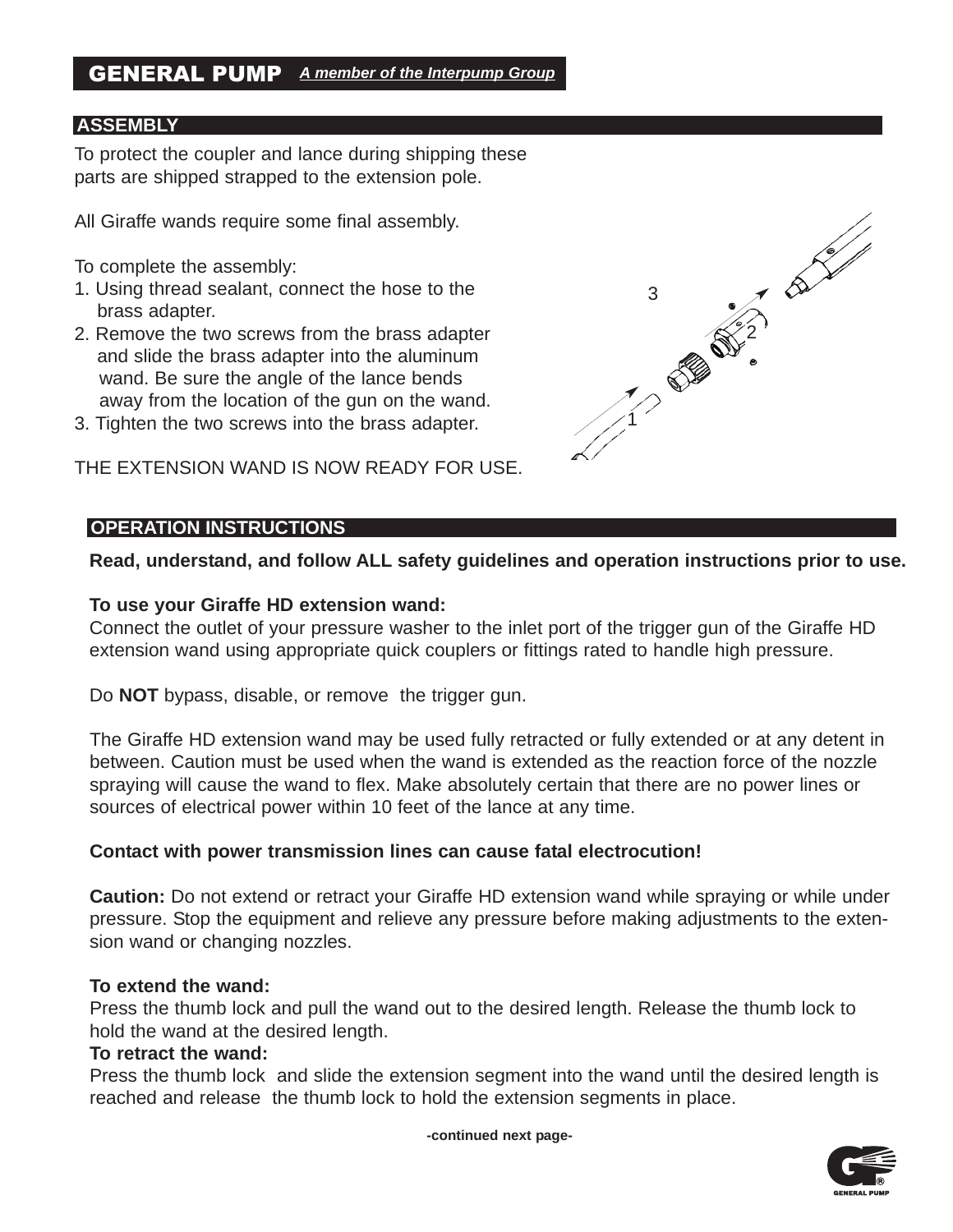# **OPERATION INSTRUCTIONS (continued)**

#### **To begin spraying:**

Start the pressure washer.

Raise the wand and keep the nozzle at least ten feet away from the surface to be cleaned. **Keep the extension wand clear of power lines.** 

Squeeze the trigger to begin spraying, maintain stable footing, and move the wand in to the surface to be cleaned.

**Caution: Except in cases of emergency, do not release the trigger near any surfaces.**

#### **To stop spraying:**

Before releasing the trigger gun move the nozzle at least ten feet away from the surface being cleaned and make sure you have solid footing. **The wand will rebound when the trigger is released or if pressure is lost. USE EXTREME CAUTION** when working on or near fragile surfaces as there may be enough force to damage surfaces or break windows. **Keep clear of power lines.** When you are clear of the work surface and in a safe area - release the trigger.

#### **DIMENSIONS\* (INCHES)**